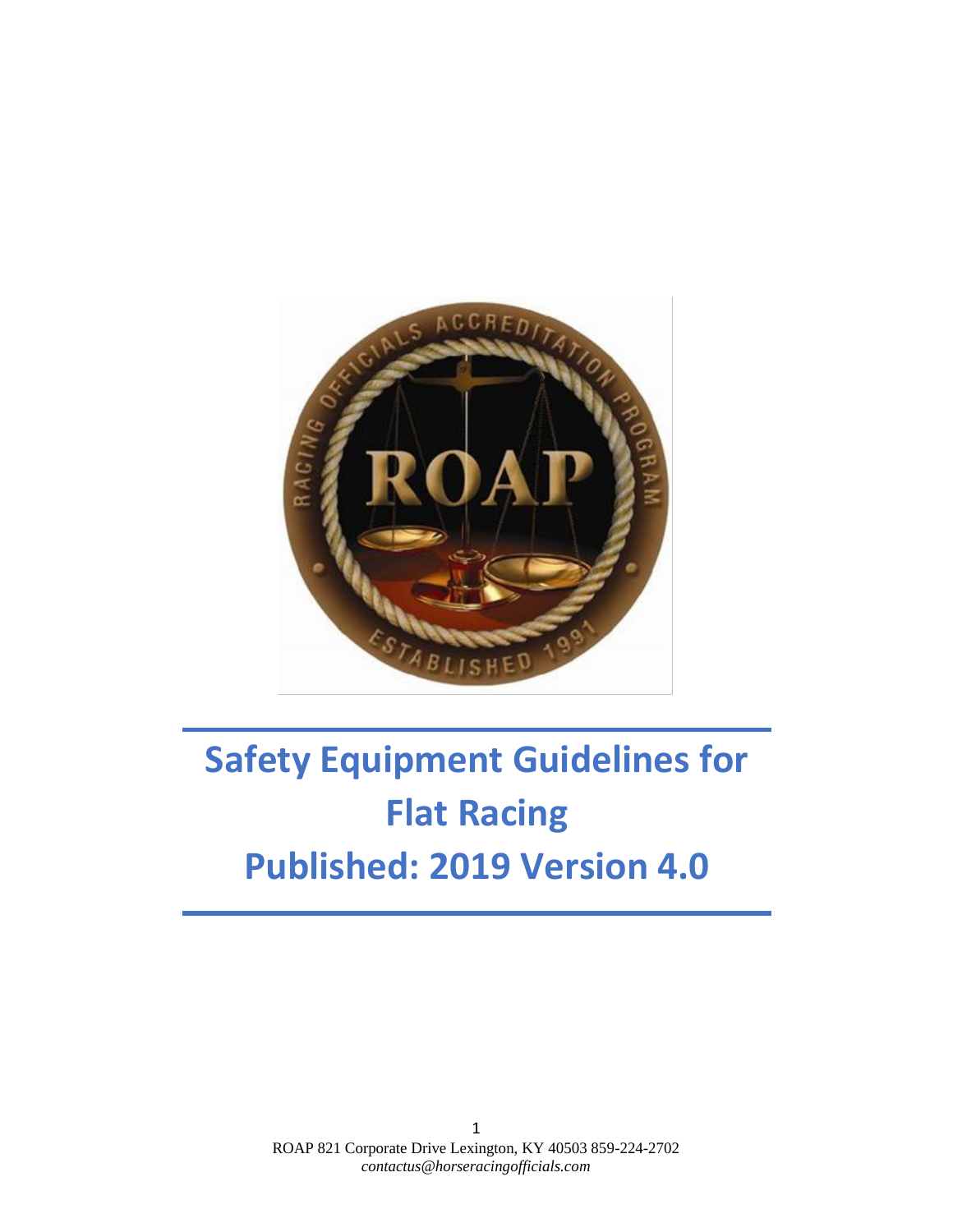The information contained in this booklet Information is being presented by the Racing Officials Accreditation Program (ROAP) solely in support of the duties of those racing officials responsible for checking safety equipment at racetracks conducting horse racing. The Information has been gathered from public websites and documents originally produced by Delaware Jockey's Association and the Jockeys Guild. All products identified in this booklet are manufactured and supplied by third parties. Although the Information in this booklet is presented in good faith and believed to be correct, ROAP makes no representations or warranties as to the completeness or accuracy of the Information provided. NO REPRESENTATIONS OR WARRANTIES, EITHER EXPRESS OR IMPLIED, OF MERCHANTABILITY, FITNESS FOR A PARTICULAR PURPOSE OR OF ANY OTHER NATURE ARE MADE HEREUNDER WITH RESPECT TO INFORMATION OR THE PRODUCTS TO WHICH INFORMATION REFERS.

The contents, education, information and opinions contained in these educational materials are being provided by "ROAP" for educational and information purposes only, and shall not be construed as legal advice or as an offer to perform legal services on any subject matter. While the authors take great care to review the content of the Materials, ROAP makes no warranty, express or implied, as to the accuracy or completeness of the content contained therein. The reader of these Materials uses them at his or her own risk, and ROAP shall not be responsible for any errors, omissions, or inaccuracies therein, whether arising through negligence or otherwise. Reliance on any content contained in the Materials is strictly at the reader's own risk. The content of the Materials contains general information and may not reflect current legal, safety, technological or scientific developments or information. The Materials are not guaranteed to be correct, compete or current.

The contents, education, information and opinions contained in the Materials are intended to support the duties of racing officials at racetracks conducting live horse races. All products referenced in the Materials are produced or supplied by third parties and any references to such products shall not be construed as advertisements, endorsements or sponsorships.

THE MATERIALS ARE PROVIDED ON AN "AS IS" BASIS, WITHOUT WARRANTIES OF ANY KIND EXPRESS OR IMPLIED. THE READER USES THE MATERIALS AT HIS OR HER OWN RISK. **ROAP EXPRESSLY DISCLAIMS ALL WARRANTIES, WHETHER EXPRESS OR IMPLIED, INCLUDING ANY IMPLIED WARRANTIES OF MER-CHANTABILITY, FITNESS FOR A PARTICULAR PURPOSE, AND ANY WARRANTIES OF NON-INFRINGEMENT WITH RESPECT TO THE MATERIALS.** IN NO EVENT SHALL ROAP, ITS AFFILIATES EM-PLOYEES, DIRECTORS, OFFICERS, EQUITY OWNERS OR AGENTS BE LIABLE FOR ANY DAMAGES WHATSOEVER (INCLUDING, WITHOUT LIMITATION, LOST PROFITS, DIRECT, INDIRECT, INCIDENTAL, SPE-CIAL, PUNITIVE OR CONSEQUENTIAL DAMAGES) RESULTING FROM USE OF THE MATERIALS, INCLUDING WITHOUT LIMITATION ANY (I) ERRORS, MISTAKES OR INACCURACIES OF CONTENT, (II) PERSONAL INJURY OR PROPERTY DAMAGE, OF ANY NATURE WHATSOEVER, RESULTING FROM ANY READER'S ACCESS TO AND USE OF THE MATERIALS, OR (III) ANY ERRORS OR OMISSIONS IN ANY OF THE MATERIALS OR FOR ANY LOSS OR DAMAGE OF ANY KIND INCURRED AS A RESULT OF THE USE OF ANY MATERIALS, WHETHER BASED ON WARRANTY, CONTRACT, TORT OR ANY OTHER LEGAL THEORY. THE FOREGOING LIMITATION OF LIABILITY SHALL APPLY TO THE FULLEST EXTENT PERMITTED BY LAW IN THE APPLICABLE JURISDICTION. IF ANY PART OF THIS LIMITATION OF LIABILITY IS INVALID, ILLEGAL OR UNENFORCEABLE, THEN THE AGGREGATE LIABILITY OF ROAP AND ITS AFFILIATES UNDER SUCH CIRCUMSTANCES TO THE READER OR TO ANYONE ELSE WILL NOT EXCEED ONE HUNDRED DOLLARS.

Copyright © 2017 Racing Officials Accreditation Program. All rights reserved.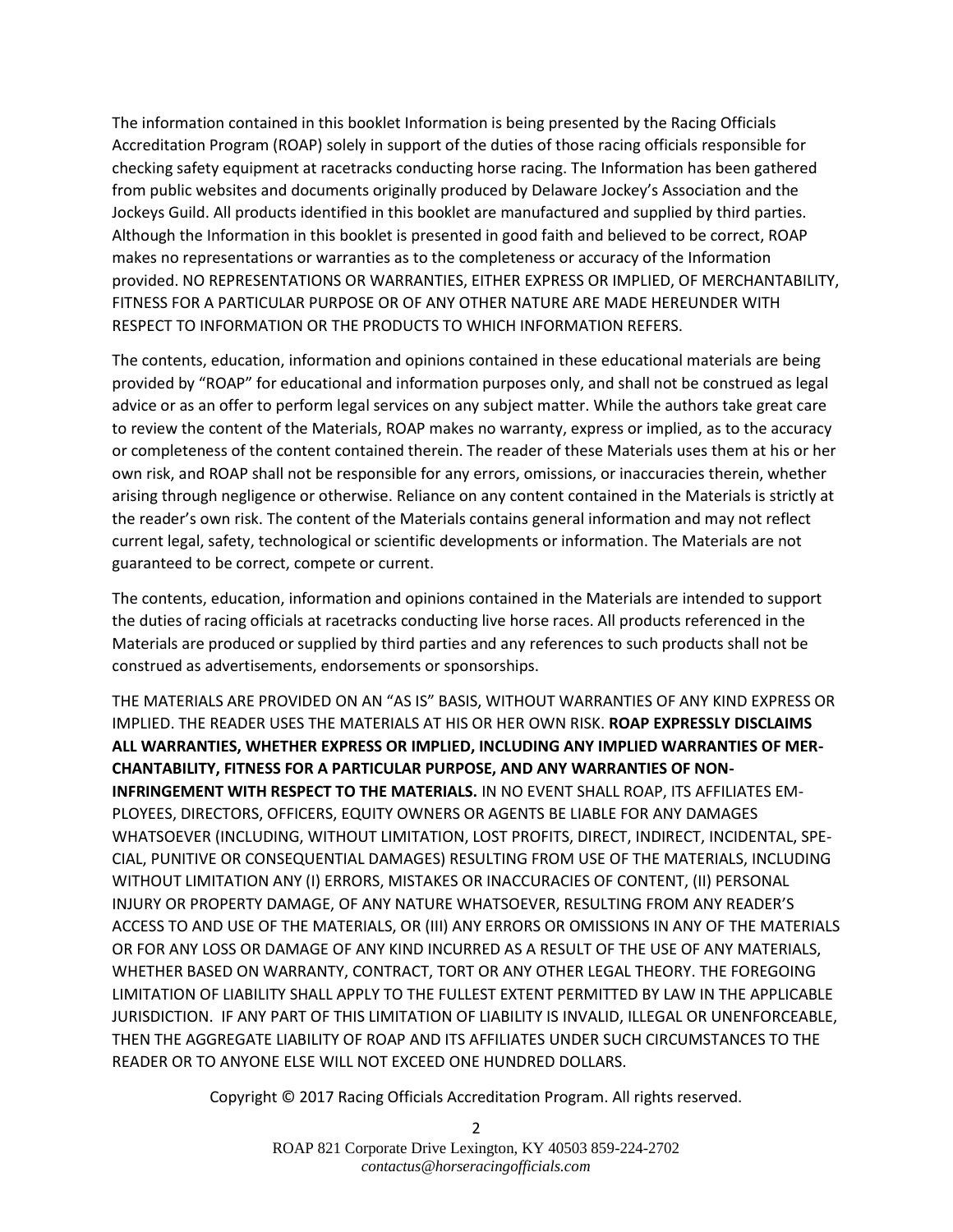**This guide book is a reference provided to racing officials to assist with the identifying of safety equipment as per the ARCI Model Rules. Please contact your specific jurisdictional rules and regulations for the requirements in your jurisdiction.**

# **HELMETS**

## **ARCI-008-010 General Provisions Z. Safety Equipment**

(1) Helmets

Any person mounted on a horse or stable pony on association grounds must wear a properly secured safety helmet at all times. Additionally, all members of the starting gate crew must adhere to this regulation at all times while performing their duties or handling a horse. For the purpose of this regulation, a member of the starting crew means any person licensed as an assistant starter or any person who handles a horse in the starting gate. The helmet must comply with one of the following minimum safety standards or later revisions:

- a. American Society for Testing and Materials (ASTM 1163)
- b. European Standards (EN-1384 or PAS-015 or VG1)
- c. Australian/New Zealand Standards (AS/NZ 3838; or ARB HS 2012)
- d. Snell Equestrian Standard 2001

(2) Vests…

(3) A safety helmet or a safety vest shall not be altered in any manner nor shall the product marking be removed or defaced

It is important that all helmets are properly fastened helmets at all times. Most manufacturers provide a fit guide with the purchase of a new helmet. Here is a link to the CDC Heads Up program which describes helmet sizing and fit. *[https://www.cdc.gov/headsup/pdfs/helmets/headsup\\_helmetfactsheet\\_equestrian\\_508.pdf](https://www.cdc.gov/headsup/pdfs/helmets/headsup_helmetfactsheet_equestrian_508.pdf)*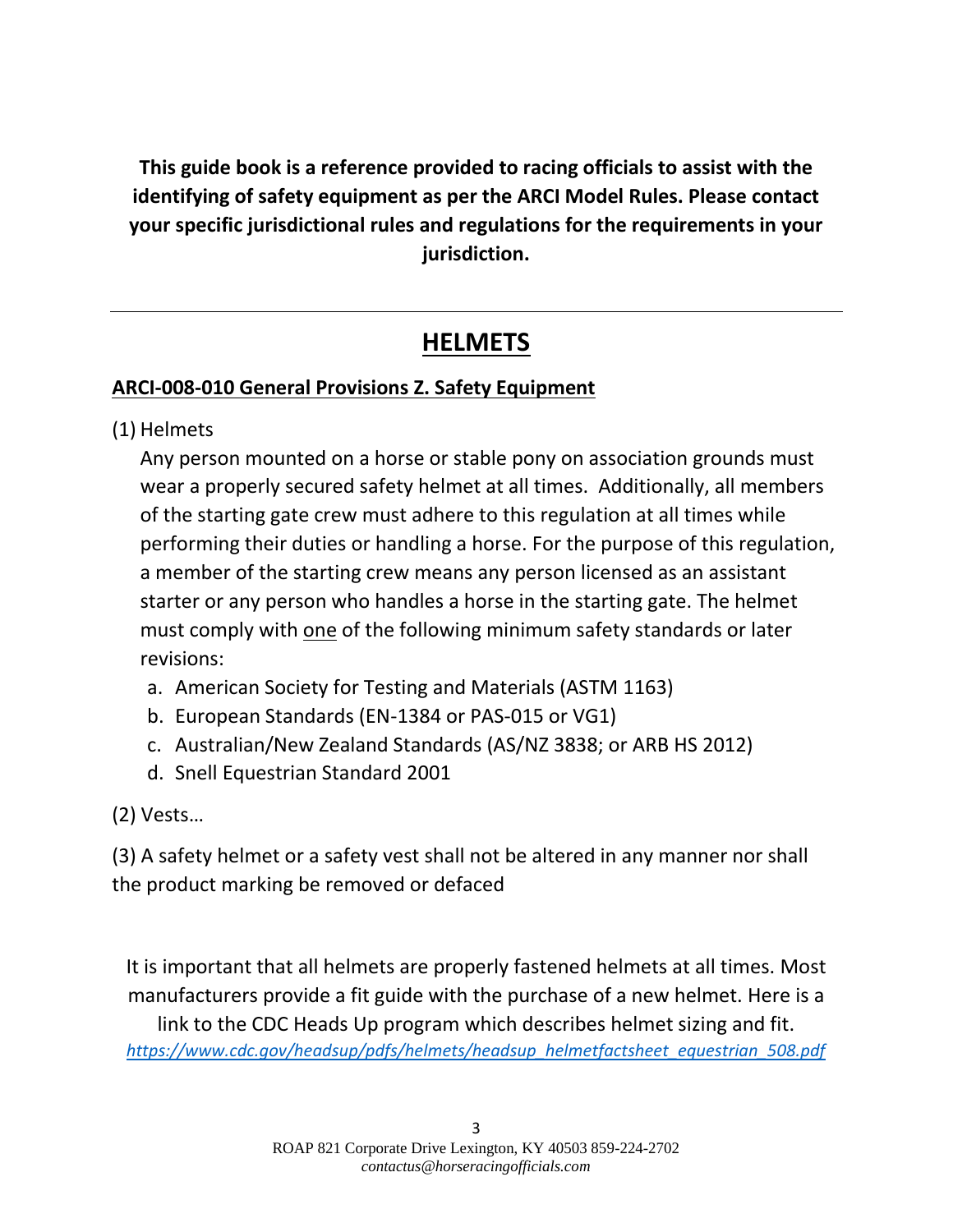## **Current Safety Helmets Standards Available**

ASTM International – predominately a North American standard identified by a letter and four numbers as the base standard. The two digits afterwards indicates the year the standard was revised. If there is a letter, the standard was revised twice in one year and if there is a parenthetical number that is the date of the original standard.

**ASTM F1163-15** Standard Specification for Protective Headgear Used in Horse Sports & Horseback Riding (Supersedes ASTM F1163-4a(2011))

European Norm - The standards body for Europe. Each country will have a twoletter country code in front of the EN to identify the country of original—for example: British standards are identified as BSENXXXX).

**PAS 015:2011** Specification for Helmets for Equestrian Activities (Supersedes PAS 015:1998 (2008))

Interim Standard

## **VG1 01.040 2014-12**

**\*EN 1384:2012** Specification for Helmets for Equestrian Activities

\*Withdrawn Standard as of 1/1/2016—this standard was withdrawn from the European Norm standards. The VG1 is the interim standard until such time as a new EN standard is produced.

## Standards Australia / Standards New Zealand

**AS/NZS 3838:2006** Helmets for Horse Riding and Horse-related Activities

**ARB HS 2012**—ARB High Performance

## Snell Memorial Foundation

**Snell E2001** Standard for Protective Headgear for Use in Horseback Riding

## **Some Helmets that currently meet the Model Rules standards**

A comprehensive listing of helmets that meet ASTM F1163-15 can be found at **[www.seinet.org](http://www.seinet.org/)** by searching Certified Products/ Equestrian Helmets/ Equestrian Helmet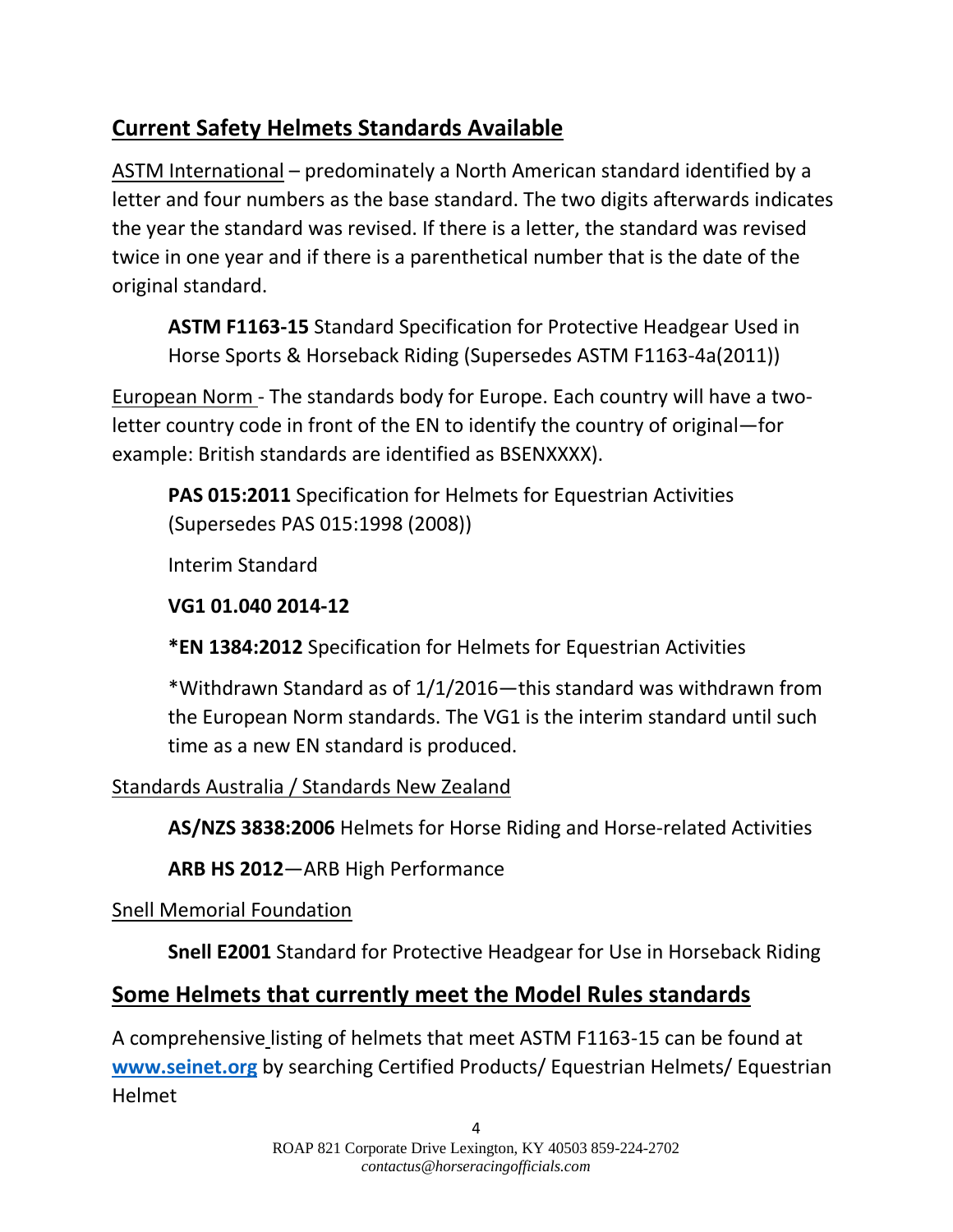## Below are examples of some commonly used helmets





 $Pro II Plus$ Standard: PAS 015 2011<br>ASTM F1163-15; VG01 01 2012



 $P_{ro}$ Standard: PAS 015 2011<br>ASTM F1163-15; VG01 01 2012



 $\underset{\text{ASTM F1163-15; VG0101 2012}}{\text{Standard: PAS 015 2011}}$ 



 $\underset{\text{ASTM F1163-15; VG0101} }{4\text{ Star}} \text{SNELL}; \\ \text{ASTM F1163-15; VG01 01 2012}$ 



Jockup three 2x Standard: ASTM-F1163-15;<br>VG 01 2012



 ${\rm Jockup\,three\,4S}\atop{\rm Standard:\,ASTM-F1163-15};$ VG 01 2012



Jockup One<br>Standard: ASTM-F1163-15;<br>VG 01 2012



 $\begin{array}{c} \text{Jockup one 4s} \\ \text{Standard ASTM-F1163-15;} \\ \text{VG 01 2012} \end{array}$ 



**CHAMPION** 



Gatehouse RXC1<br>Standard: SNELL E2001;<br>PAS 015 2011; VG 01 2012



Gatehouse HS1<br>Standard: SNELL E2001



Gate HS1 Special Edition<br>Standard: SNELL E2001;



 $\begin{array}{c} \textbf{Champion ProPlus} \\ \textbf{Standard: PAS 015 2011; V601 01 2012} \end{array}$ 









 $\operatorname{Uof} \begin{matrix} \text{Kace} \text{Evo} \\ \text{Standard: VG1 01.040. 2014-12}; \\ \text{PAS 015: 2011} \end{matrix}$ 



LAS Jockey Helmet JC<br>Standard: VG1 01.040 2014-12



LAS JC Star Standard: VG1 01.040 2014-12



KEP Cromo Jockey PAS 015: 2011; ASTM F1163-15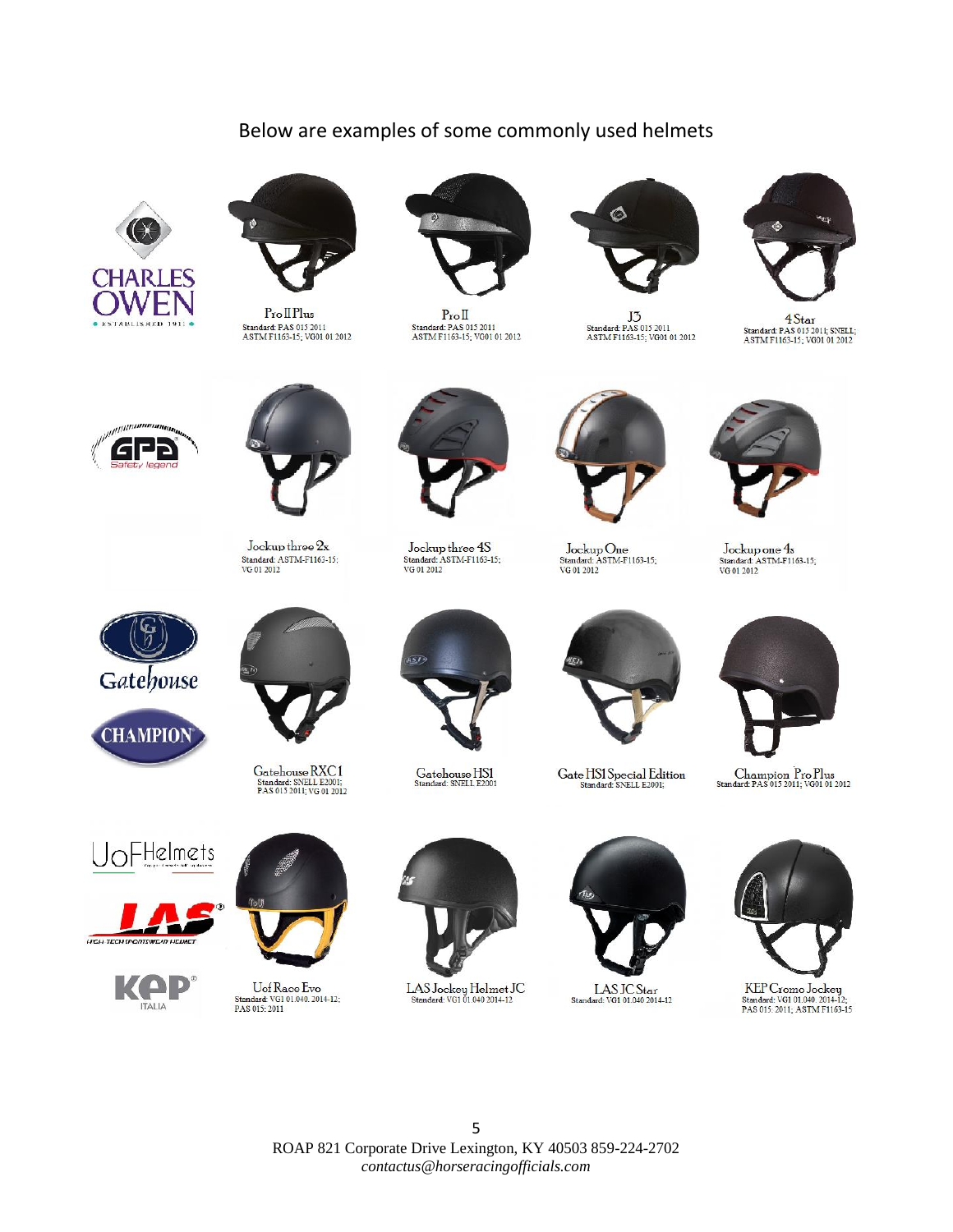#### Non-compliant Helmets

Most non-compliant race riding helmets can be identified by hallmarks that are visible from afar. For example, helmets with metal buckles are non-compliant.

The 'Caliente' style helmet is one of the commonly used helmets that does not meet the current model rule standard. This helmet is identified by its thin shape and metal clasp closure. Here is a picture of a common Caliente style helmet.



# **BODY VESTS**

## **ARCI-008-010 General Provisions Z. Safety Equipment**

- (2) Any person mounted on a horse or stable pony on the association grounds must wear a properly secured safety vest at all times. Additionally, all members of the starting gate crew must also adhere to this regulation at all times while performing their duties or handling a horse. For the purpose of this regulation, a member of the starting gate crew means any person licensed as an assistant starter or any person who handles a horse at the starting gate. The safety vest must comply with one of the following minimum standards or later revisions:
	- a. British Equestrian Trade Association (BETA):2000 Level 1
	- b. Euro Norm (EN) 13158:2000 Level 1
	- c. American Society for Testing and Materials (ASTM) F2681-08 or F1937.
	- d. Shoe and Allied Trade Research Association (SATRA) Jockey Vest Document M6 Issue 3
	- e. Australian Racing Board (ARB) Standard 1.1998
- (3) A safety helmet or a safety vest shall not be altered in any manner nor shall the product marking be removed or defaced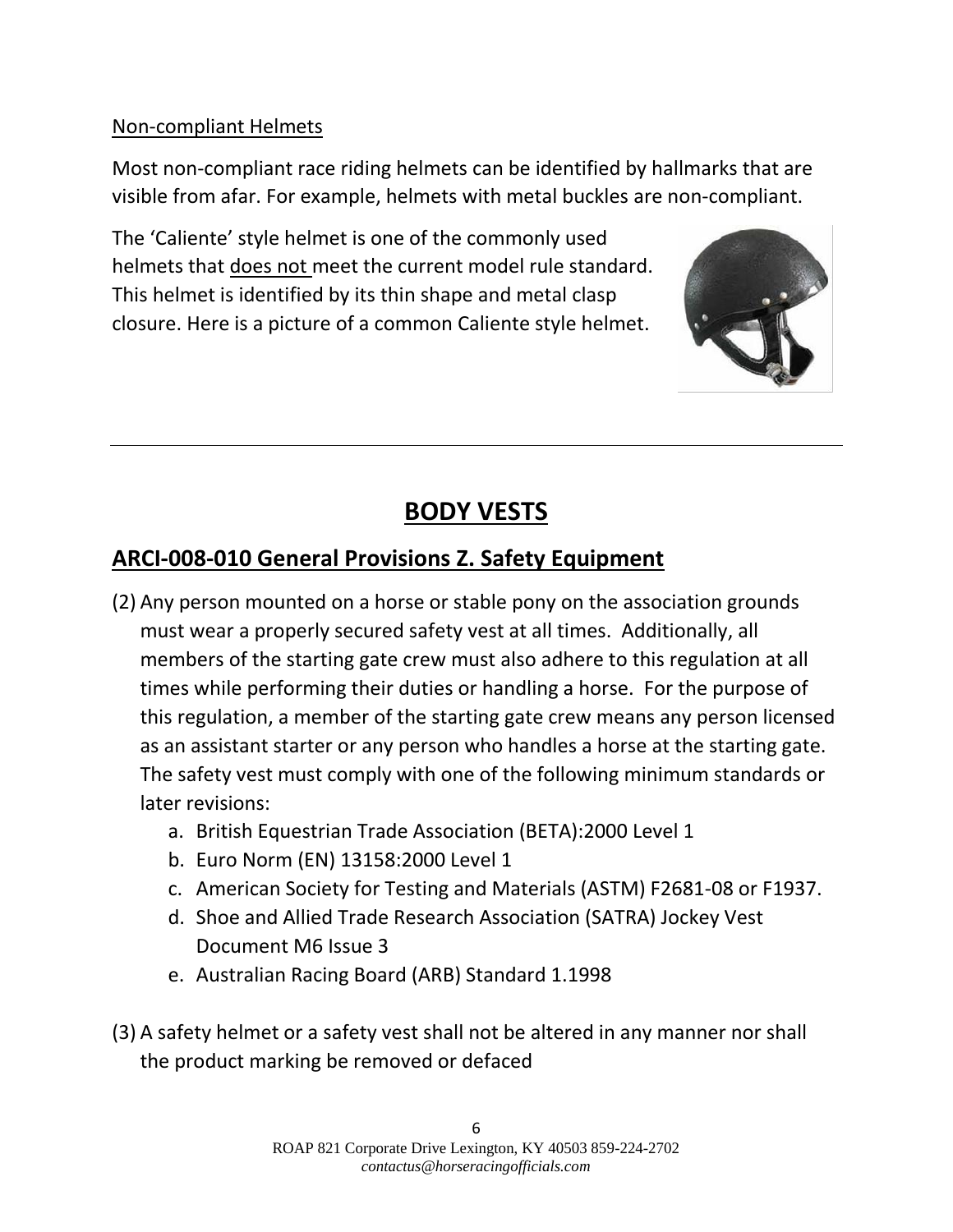## **Current Safety Vests/Body Protectors Standards**

## ASTM International

**ASTM F1937-04(2017)** Standard Specification for Body Protectors Used in Horse Sports and Horseback Riding

**ASTM F2681-18** Standard Specification for Body Protectors Used in Equine Racing

European Norms / British Equestrian Trade Association

**EN 13158:2009** Protective Clothing

**BETA 2009** Body Protector Standard

Standards Australian Racing Board

**ARB Standard 1.1998** 

SATRA Technology Centre

**SATRA 1999 Jockey Vest Standard M6 Issue 3** 

## **Non-compliment Vests**

Any riding vest that has broken zippers, rips, safety-pins, or that have been altered in any way, then the equipment is considered noncompliant. Unbuckled and unzipped equipment is a violation of the rules and officials should insist on the equipment being properly fastened. To the right is an example of a non-compliment body vest as it cannot be identified by any of the current symbols or logos.

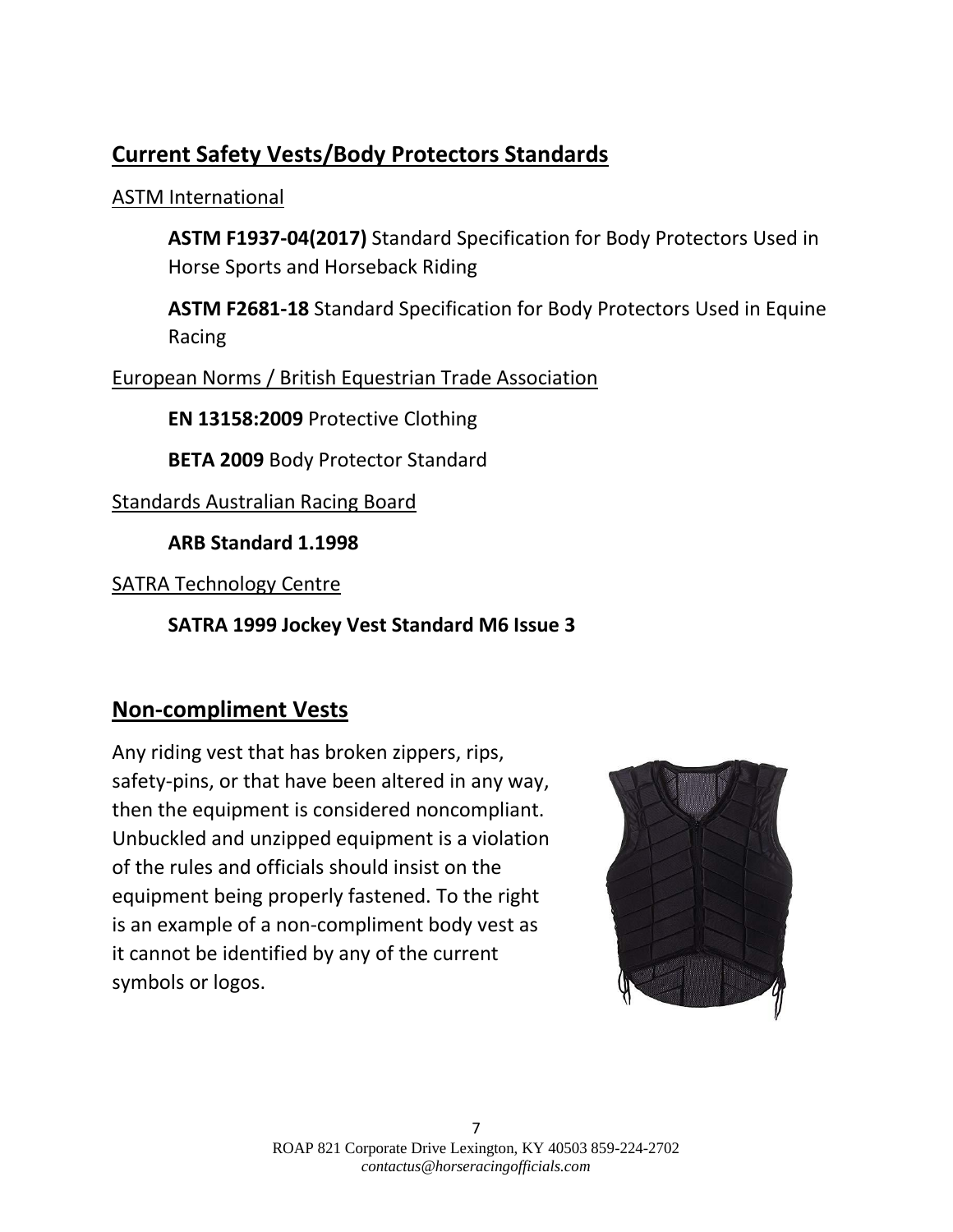## **Some vests that currently meet the Model Rules standards**

A comprehensive listing of vests that meet ASTM 1937-04(2017) and ASTM F2681-18 can be found at **[www.seinet.org](http://www.seinet.org/)** by searching Certified Products/ Equestrian Body Protectors (2004)/Equestrian Body Protectors

Below are examples of some commonly used vests





**VIPA** Body Protector Safety Standards: EN13158: 2009 Standard Level 1



VIPA I Body Protector Safety Standards: EN13158: 2009 Standard Level 1





JL9 Body Protector Safety Standards: ASTM F-1937-04/SEI

 $\widehat{\mathbf{R}}$  RACESAFE



 $\begin{matrix}\mathrm{ProRace}\,2.0\\ \mathrm{Safety}\, \mathrm{Standards: EN13158:2009; BETA}\ 2009\,\mathrm{Level}\,2\,\mathrm{protection}\end{matrix}$ 





1038 Competitor II Safety Standards: ASTM F2681/ SEI

![](_page_7_Picture_17.jpeg)

3015 Eventer Pro Safety Standards: ASTM F-1937-04/SEI

8 ROAP 821 Corporate Drive Lexington, KY 40503 859-224-2702 *contactus@horseracingofficials.com*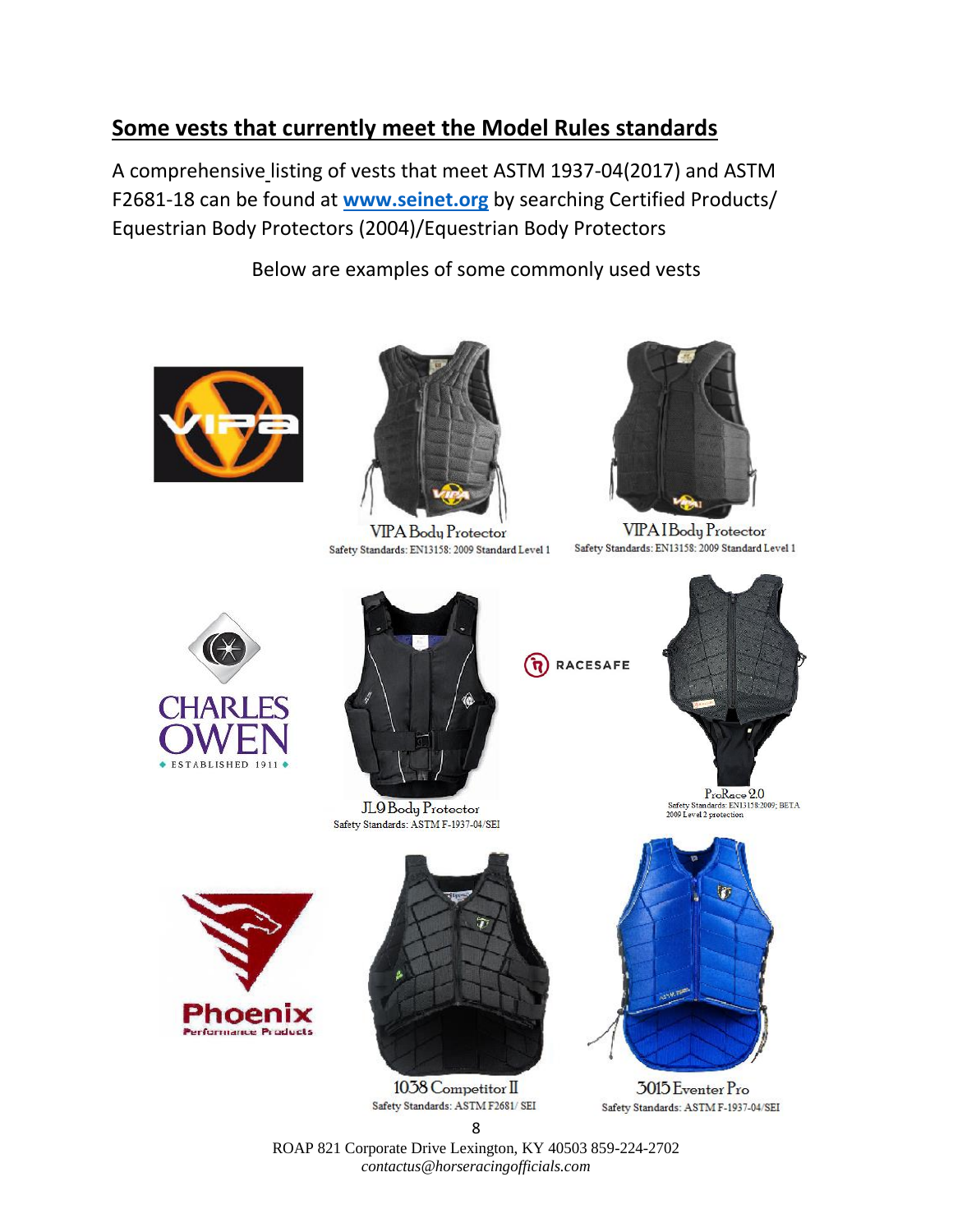# **Identifying the Current Standards**

ASTM International marking attached to a product is a manufacturer's claim that the product meets all the requirements of the stated ASTM standard. There is one helmet and two vest standards produced by ASTM. All meet ARCI rules. Helmets and vests with ASTM labels will typically include the SEI quality logo as well.

![](_page_8_Picture_2.jpeg)

![](_page_8_Picture_3.jpeg)

A safety vest displaying a BETA label means British Equestrian Trade Association has independently tested the vest model and has confirmed that the product conforms to the relevant British Standard, and in addition, all vest models and sizes from the manufacturer are tested annually. There are three distinct

Levels of vests. Level 1 is designed specifically for licensed jockeys only. It is the lowest level of protection. Each BETA level and year of standard is indicated by different colored labels. The most recent colors include: Level 1—Black, Level 2—Brown, Level 3—Purple

Any of these are approved with the Level I being the most preferred typically of professional jockeys. Some international jurisdictions are now requiring Level 2 BETA vests.

Products that have successfully been assessed against SATRA's approved product testing and ongoing conformity assessment program can differentiate themselves in the market by being able to advertise their products as 'SATRA approved'.

![](_page_8_Picture_8.jpeg)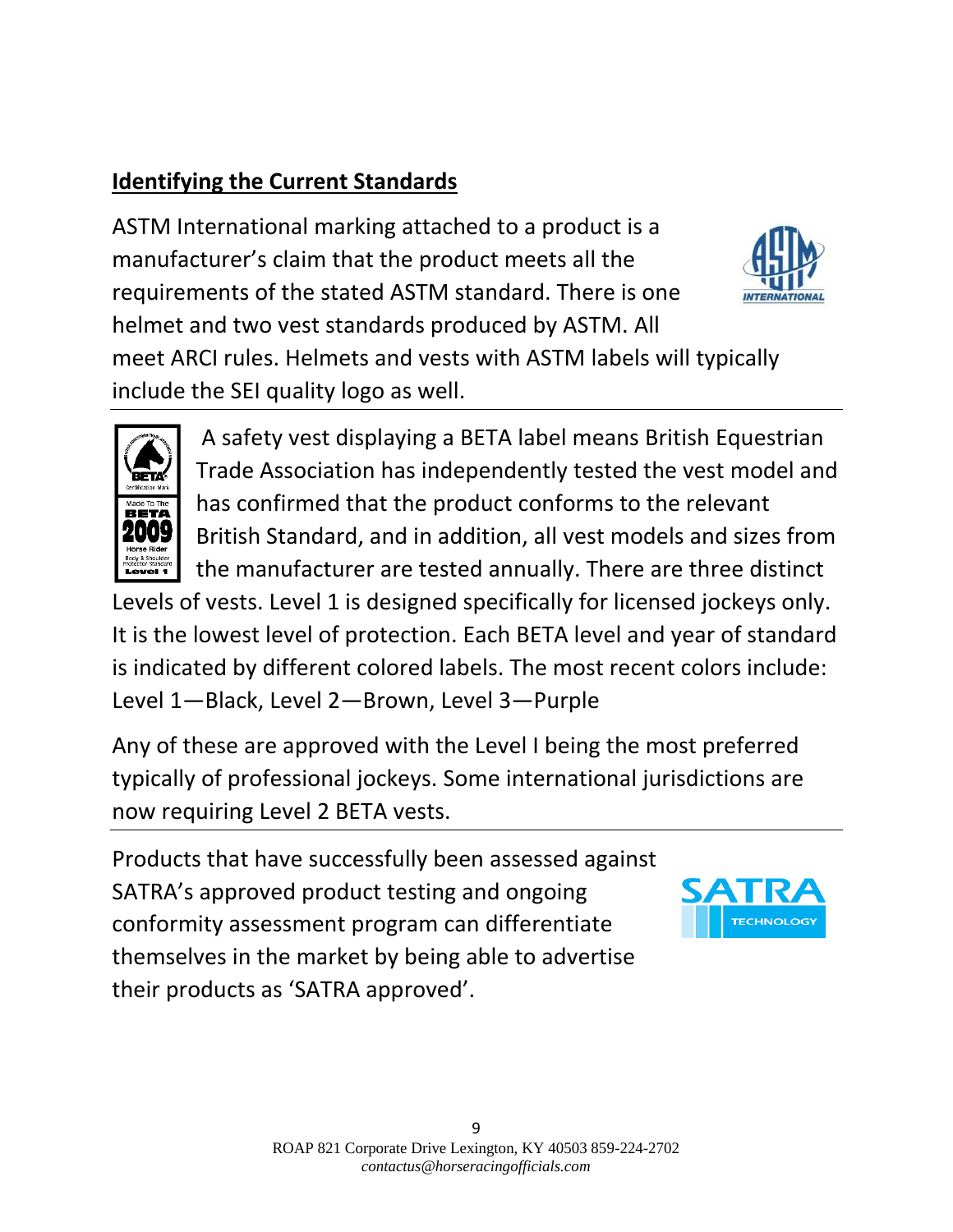# **Identifying the Quality Symbols**

The Safety Equipment Institute (SEI), is a private, nonprofit organization

that administers a nongovernmental, third-party certification program and tests and certifies a broad range of safety and protective products used occupationally and recreationally. SEI certification

programs are voluntary and available to any manufacturer of safety and protective equipment seeking to have product models certified by SEI. In the United States, conformity assessment of riding helmets to defined standards is performed primarily by SEI.

SAI Global Product Certification Services provides third party assurance

![](_page_9_Figure_5.jpeg)

that a particular product meets the specified requirements of a nominated product standard. SAI Global StandardsMark™ on the product represents reliability, quality assurance and safety. Many Australian and New Zealand manufacturers certify

their products through SAI.

A product with a Kitemark this means BSI has independently tested it and has confirmed that the product conforms to the relevant British Standard, and has issued a BSI license to the company to use the Kitemark. The manufacturer pays for this service and their product is tested, and the manufacturing process is assessed, at regular intervals.

CE marking attached to a product is a manufacturer's claim that the product meets all the requirements of the European legislation. Many products must meet legal requirements before they can be sold within the European Community, and must carry CE marking.

![](_page_9_Picture_11.jpeg)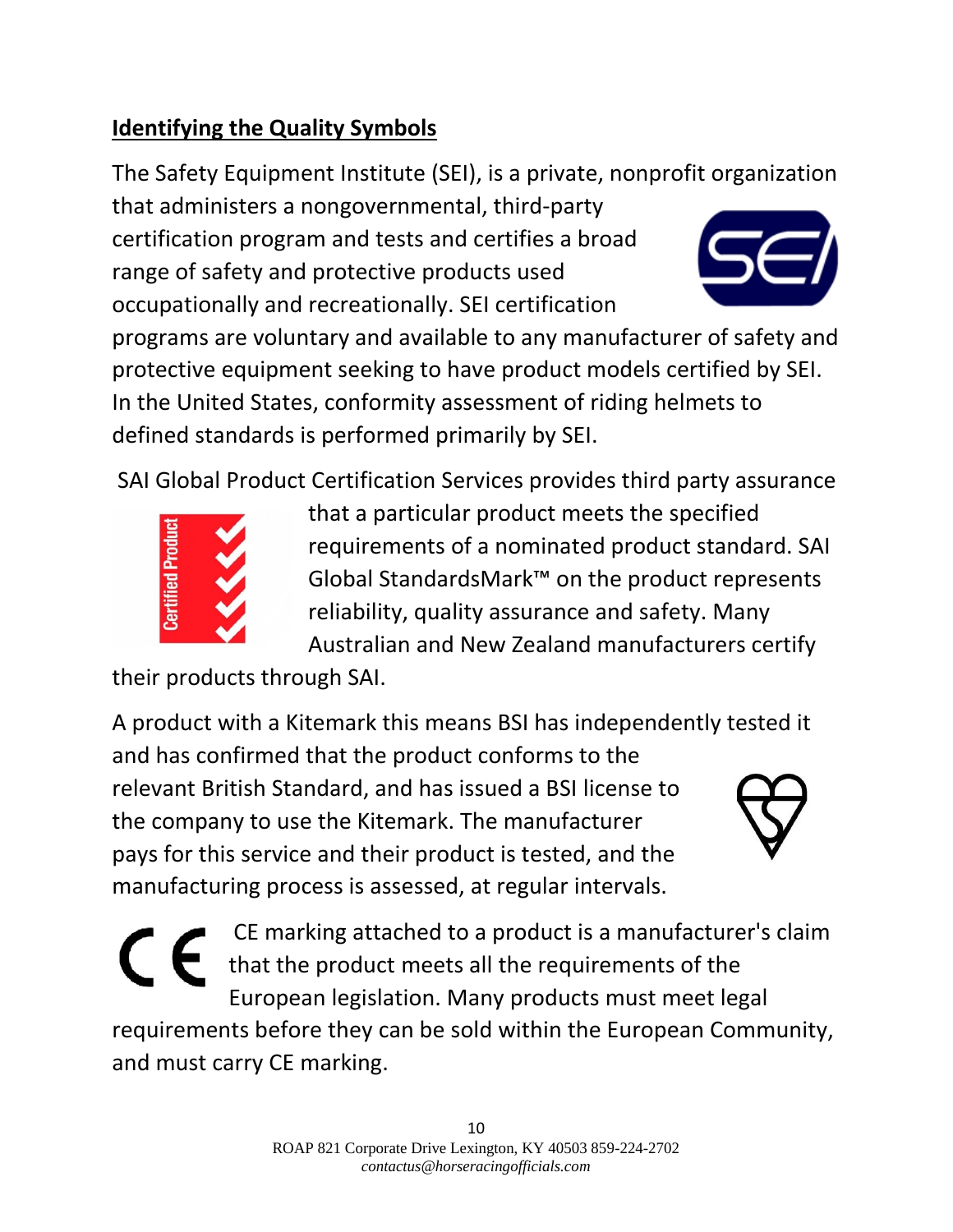# **RIDING CROPS/WHIPS**

#### **Crop Specifications**

The Riding Crops should be periodically inspected for adherence to the below crop specifications as per the ARCI Model Rules

### **ARCI-010-035 Running of the Race A. Equipment**

- (1) All riding crops are subject to inspection and approval by the stewards and the clerk of scales.
- a. Riding crops shall have a shaft and a flap and will be allowed in flat racing including training, only as follows.
	- A. Maximum weight of eight ounces
	- B. Maximum length, including flap of 30 inches
	- C. Minimum diameter of the shaft of three- eighths inch
	- D. Shaft contact area must be smooth, with no protrusions or raised surface, and covered by shock absorbing material that gives a compression factor of at least one-millimeter throughout its circumference
- b. The flap is the only allowable attachment to the shaft and must meet these specifications:
	- A. Length beyond the end of the shaft a maximum of one inch
	- B. Width a minimum of 0.8 inch and a maximum of 1.6 inches
	- C. No reinforcements or additions beyond the end of the shaft
	- D. No binding within seven inches of the end of the shaft
	- E. Shock absorbing characteristics similar to those the contact area of the shaft

#### **Example of an approved riding crop (left) and a non-approved riding crop (right)**

![](_page_10_Picture_17.jpeg)

11 ROAP 821 Corporate Drive Lexington, KY 40503 859-224-2702 *contactus@horseracingofficials.com*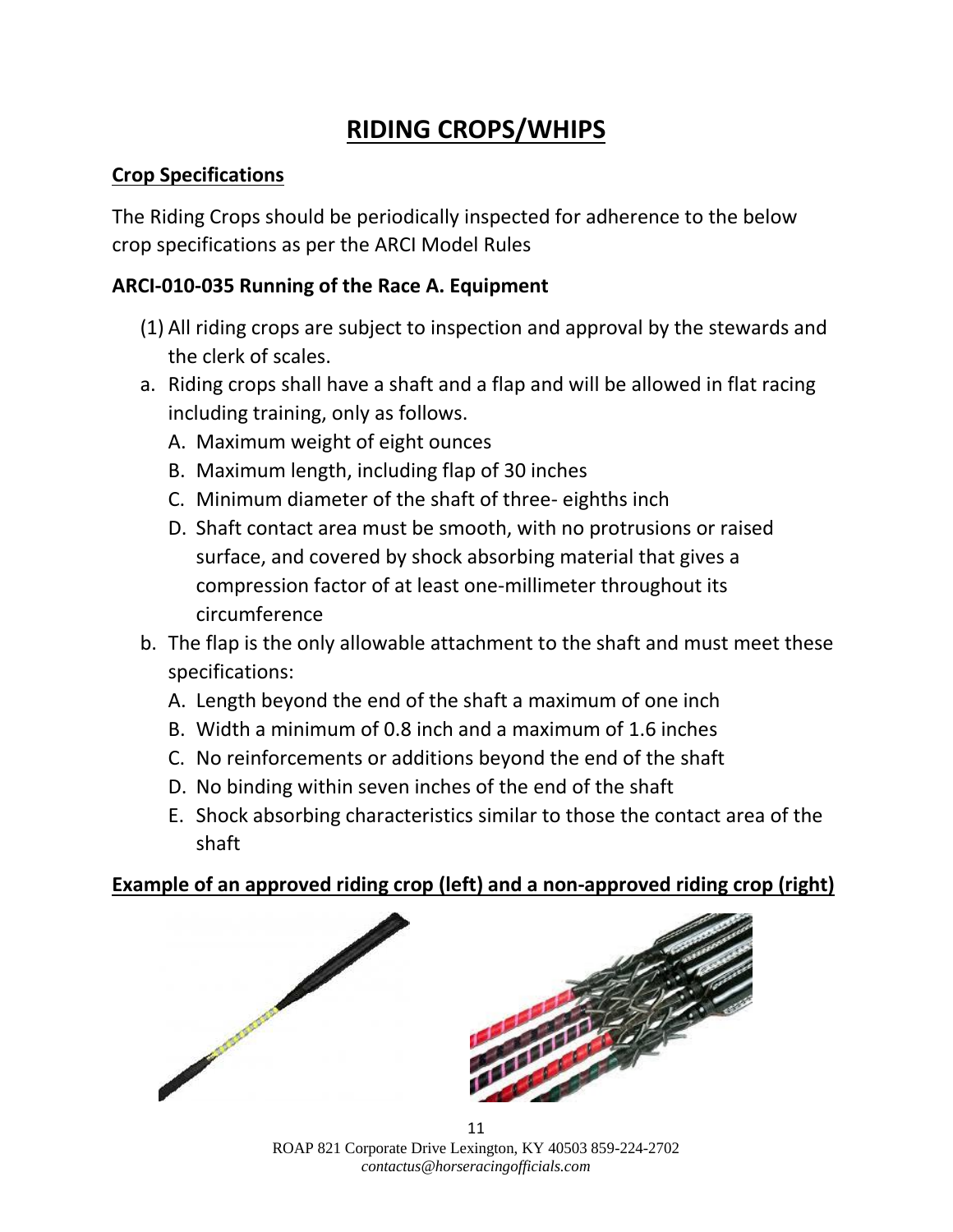# **Concussion Protocols**

There are a number of resources for tracks incorporating a return to ride protocol and in particular concussion protocols. The ARCI Model Rules include rules that require someone trained in diagnosing and assessing concussions to be on the grounds during racing and that the track must have a concussion and return to ride protocol.

## *ARCI-007-020 Facilities And Equipment*

(10) An association shall adopt, have posted, and implement a protocol for education, evaluation, diagnosis, and management of concussion of jockeys which shall be approved by the regulatory authority.

(a) Each jockey shall acknowledge in writing that they have been made aware of the concussion protocols in place for the facility at which they are riding;

(b) A minimum assessment shall include the most current Sport Concussion Assessment Tool examination, when necessary, and be performed by a medical professional authorized in that jurisdiction to perform such evaluation;

(c) A return-to-ride guideline shall be established in order to clear a jockey who has been concussed, or is believed to have been concussed, once the jockey is declared fit-to-ride by a medical professional authorized to do so; and,

(d) The Stewards shall be notified when a jockey is not permitted to ride and when the jockey has been authorized to return to riding

MedStar Sports Medicine and the Maryland Jockey Club have a program which could be emulated throughout the country. More information about the MedStar Sports Medicine Horsemen's Program is available via the link below.

Racing officials should familiarize themselves with the current protocols in their jurisdictions and follow instruction and advise of the medical staff with regards to return to ride and concussion protocols.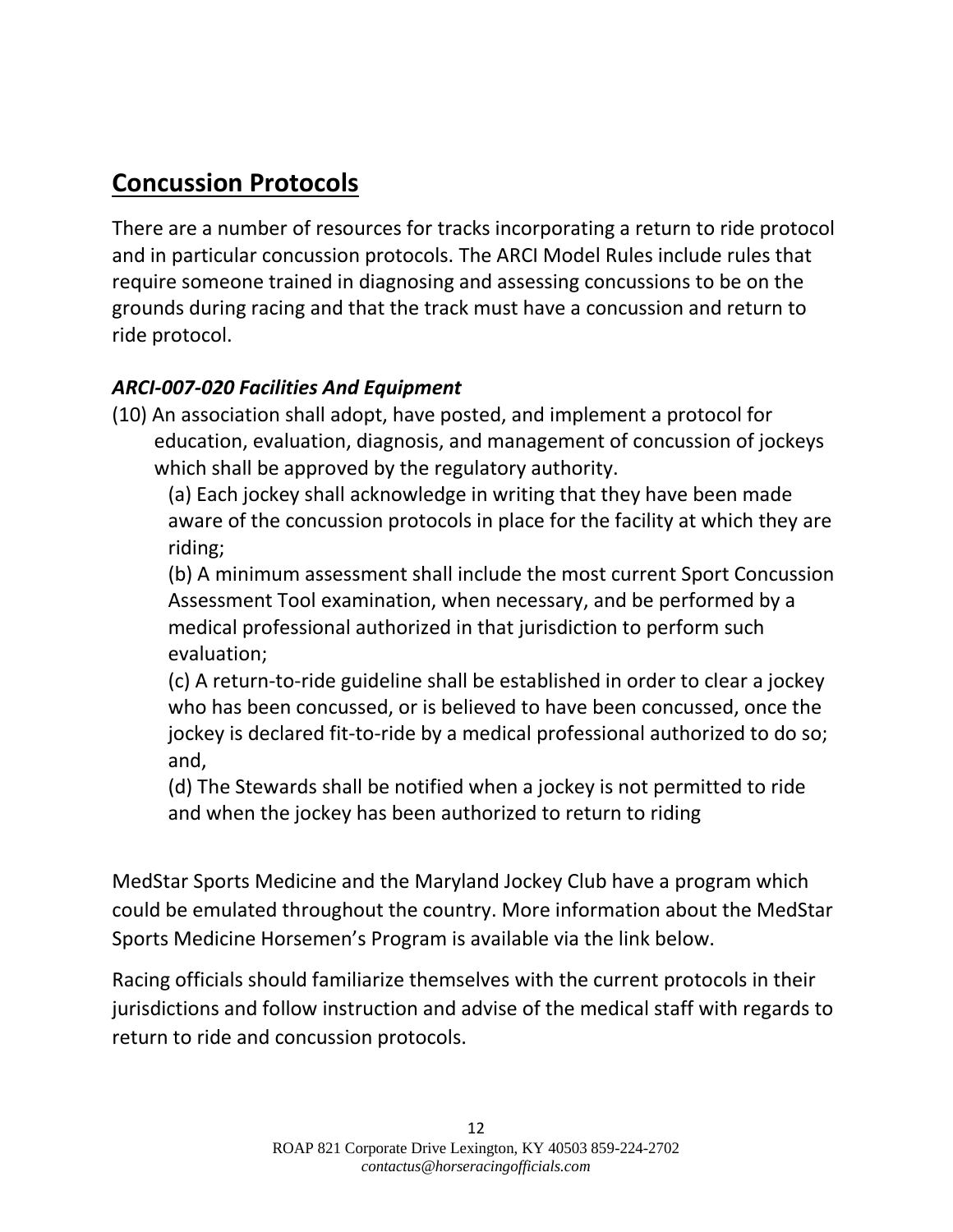#### **Concussion and Return to Ride Resources:**

- MedStar Sports Medicine Horsemen's Health Program
	- o [https://www.medstarsportsmedicine.org/about-us/team-affiliations/maryland](https://www.medstarsportsmedicine.org/about-us/team-affiliations/maryland-thoroughbred-horsemens-association/)[thoroughbred-horsemens-association/](https://www.medstarsportsmedicine.org/about-us/team-affiliations/maryland-thoroughbred-horsemens-association/)
- Jockey's Guild UK Sports Medicine Initiative
	- o [https://www.jockeysguild.com/news/news/uk-sports-medicine-program-will-help](https://www.jockeysguild.com/news/news/uk-sports-medicine-program-will-help-jockeys-ride-safer)[jockeys-ride-safer](https://www.jockeysguild.com/news/news/uk-sports-medicine-program-will-help-jockeys-ride-safer)
- Jockey Sports Medicine Working Group
	- o <https://jockeysportsmedicineworkinggroup.wordpress.com/>
- BHA Return to Race Riding Protocols
	- o [https://www.britishhorseracing.com/wp-content/uploads/2014/03/32-NMED32-](https://www.britishhorseracing.com/wp-content/uploads/2014/03/32-NMED32-Return-to-race-riding-following-illness.pdf) [Return-to-race-riding-following-illness.pdf](https://www.britishhorseracing.com/wp-content/uploads/2014/03/32-NMED32-Return-to-race-riding-following-illness.pdf)
- BHA Concussion Management Initiatives July 2017
	- o [https://www.britishhorseracing.com/press\\_releases/education-regulation-research](https://www.britishhorseracing.com/press_releases/education-regulation-research-central-new-concussion-management-initiatives/)[central-new-concussion-management-initiatives/](https://www.britishhorseracing.com/press_releases/education-regulation-research-central-new-concussion-management-initiatives/)
- USEF Concussion Safety Links
	- o <https://www.usef.org/compete/resources-forms/rules-regulations/concussion>
- The Jockey Health Information System
	- o [https://rto.incompasssolutions.com/EID\\_user\\_guide.pdf](https://rto.incompasssolutions.com/EID_user_guide.pdf)
- Professional Jockeys Association Concussion and CTE
	- o <http://www.thepja.co.uk/members-info/concussion/concussion/>
- The International Concussion & Head Injury Research Foundation
	- o <https://www.ichirf.org/>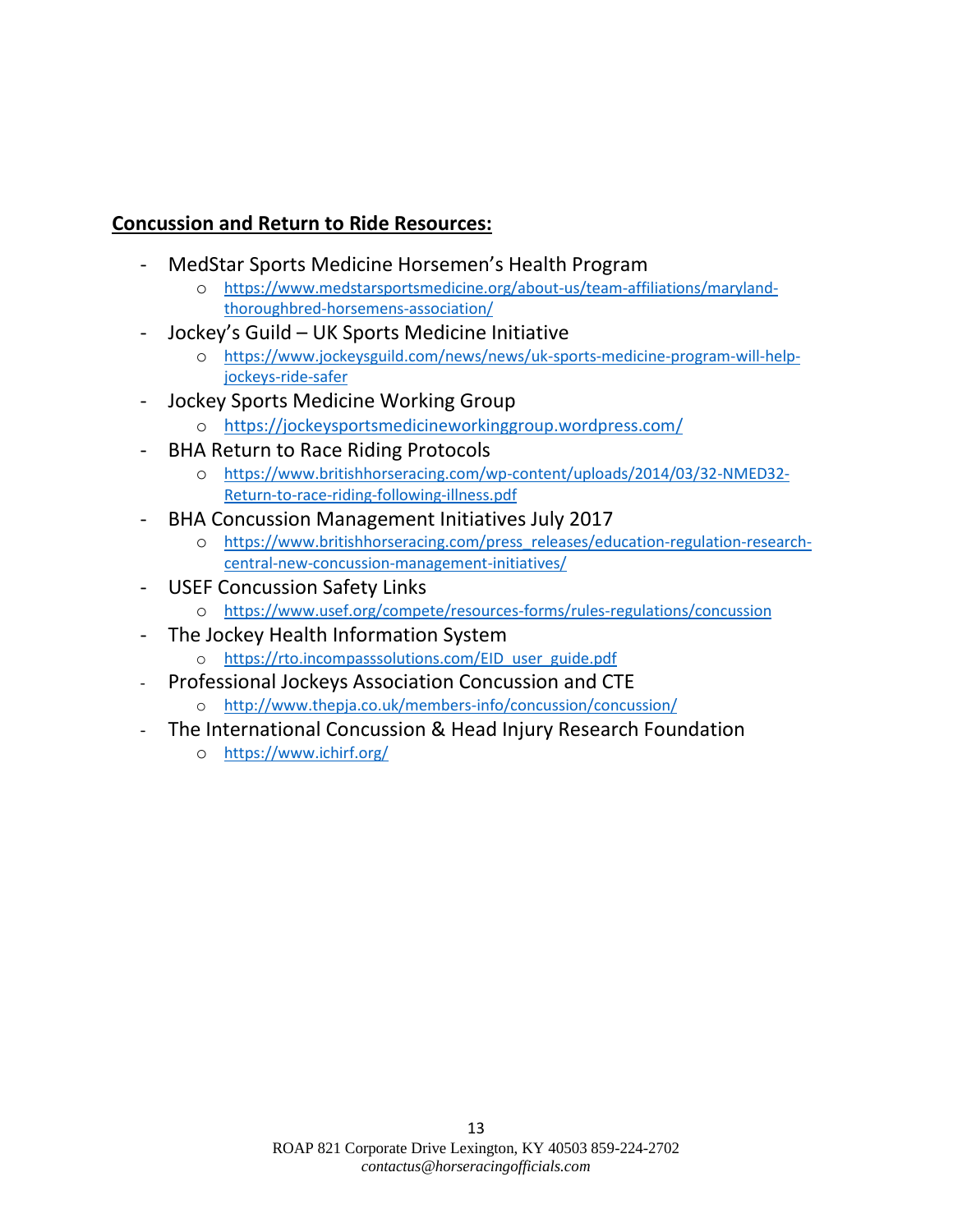#### **Picture References**

- <https://www.seinet.org/search.htm> (screenshot of website)
- <https://www.saddlery.biz/rider/whips/racing>
- <https://www.seinet.org/search.htm>
- <https://www.bitofbritain.com/Custom-Jockey-Whips-Two-Color-p/0200.htm>
- [https://www.amazon.com/Jili-Online-Equestrian-Protective-](https://www.amazon.com/Jili-Online-Equestrian-Protective-Protector/dp/B01827NOSM/ref=sr_1_3?ie=UTF8&qid=1537977551&sr=8-3&keywords=horse+riding+vest+protector)[Protector/dp/B01827NOSM/ref=sr\\_1\\_3?ie=UTF8&qid=1537977551&sr=8-](https://www.amazon.com/Jili-Online-Equestrian-Protective-Protector/dp/B01827NOSM/ref=sr_1_3?ie=UTF8&qid=1537977551&sr=8-3&keywords=horse+riding+vest+protector) [3&keywords=horse+riding+vest+protector](https://www.amazon.com/Jili-Online-Equestrian-Protective-Protector/dp/B01827NOSM/ref=sr_1_3?ie=UTF8&qid=1537977551&sr=8-3&keywords=horse+riding+vest+protector)
- <https://www.charlesowen.com/products-category/jockey-cross-country/>
- <https://www.gpa-sport.com/en/product/racing-collection-en/>
- <https://www.gatehouseridinghats.co.uk/>
- https://www.championhats.co.uk/product/pro-plus/
- <https://uofhelmets.com/en/race/20-race-evo-matt.html>
- <http://www.lashelmets.com/it/horse>
- <https://www.kepitalia.com/eng/products/helmets>
- <http://www.vipasafety.com.au/vipa-horse-racing-body-protectors.htm>
- <https://www.doversaddlery.com/charles-owen-jl9-body-protectr/p/X1-40565B/>
- <http://www.phoenixperformance.com/>
- <http://www.racesafe.co.uk/prorace-2.0.html>

![](_page_13_Picture_17.jpeg)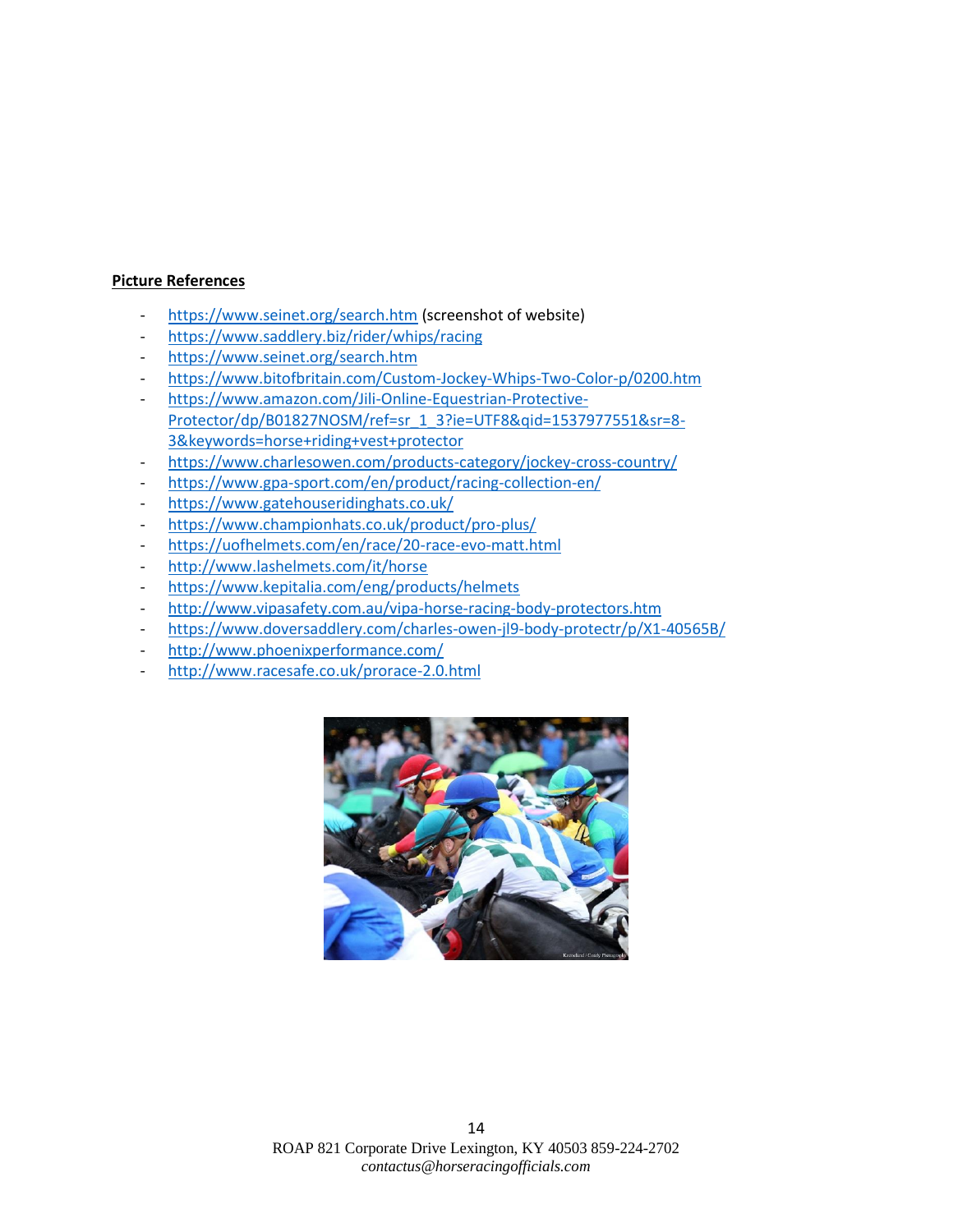15 ROAP 821 Corporate Drive Lexington, KY 40503 859-224-2702 *contactus@horseracingofficials.com*